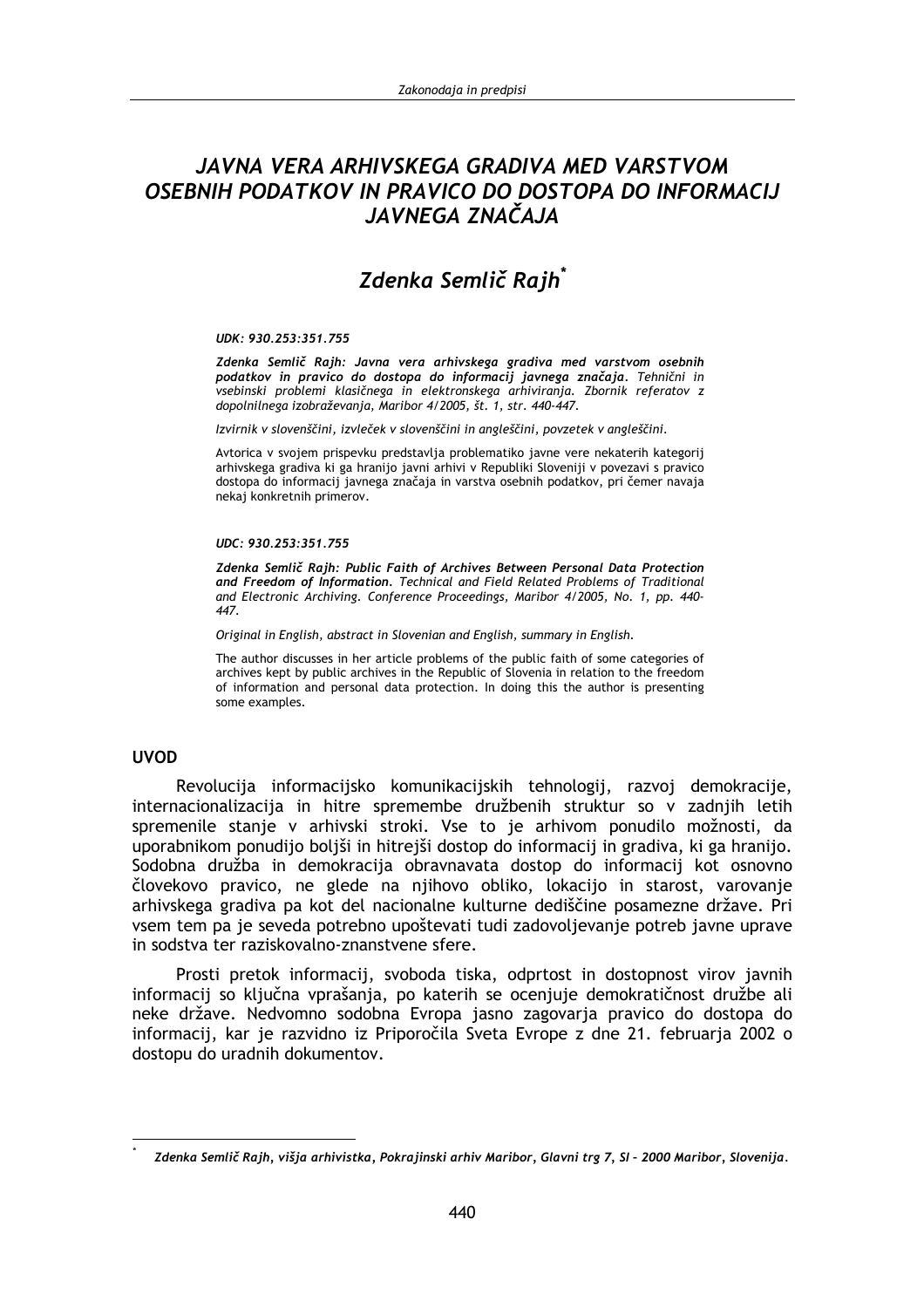Načini in oblike uresničevania javnosti dela in dostop do samih informacij pa so v veliki meri odvisni od narave in vsebine dela organa ali institucije in številnih drugih okoliščin.

Arhivistom se pri nijhovem delu zastavljajo številna vprašanja v zvezi s problemi, s katerimi se srečujejo pri svojem vsakodnevnem arhivskem delu in ki se nedvomno nanašajo na vprašanja dostopa do informacij, ki jih arhivi hranijo. Ta vprašanja so tesno povezana tudi s vprašanjem varovanja osebnih podatkov in javne vere arhivskega gradiva.

Pri tem arhivisti nikakor ne moremo mimo tega, da si postavimo vprašanje, ali smo kot institucija, ki hrani javno arhivsko gradivo, dolžni omogočati uporabnikom dostop do vseh informacij, s katerimi razpolagamo in jih hranimo, ne glede na vprašanje njihove javne vere, in ne glede na varstvo osebnih podatkov ali pa smo dolžni uporabniku zagotoviti le tisto informacijo, ki je pravno formalno veljavna in je to iz nje razvidno. Odgovor na to vprašanje je brez dvoma zelo težak. Zato bo v nadaljevanju tega prispevka na konkretnem primeru prikazano, s kakšnimi težavami se soočajo arhivisti pri svojem vsakodnevnem delu.

## DOSTOP DO INFORMACIJ JAVNEGA ZNAČAJA IN VARSTVO OSEBNIH PODATKOV

Pravico dostopa do informacij javnega značaja v Sloveniji že od leta 1991 predvideva 2. odstavek 39. člena Ustave RS, ki določa svobodo izražanja, svobodo tiska in drugih oblik javnega obveščanja. Iz te določbe izhaja tudi obveza državnih organov, da vsakomur zagotovijo dostop do javnih informacij, kot to opredeljuje zakon. Pravico do dostopa pa je natančno uredil šele leta 2003 sprejet Zakon o dostopu do informacij javnega značaja.<sup>1</sup> V Evropi ga, za razliko od Slovenije, nekatere države, kot npr. Švedska, poznajo že več kot dvesto let.

Zakon ureja postopek, ki vsakemu posamezniku omogoča prost dostop do informacij javnega značaja, s katerimi razpolagajo državni organi, organi lokalnih skupnosti in drugi organi.<sup>2</sup> Njegov namen pa je zagotoviti javnost in odprtost delovanja organov, s tem pa omogočati uresničevanje pravic in interesov posameznikov, za kar si morajo javni organi tudi prizadevati.<sup>3</sup> K informacijam javnega značaja prištevamo tiste informacije, ki izvirajo iz delovnega področja organa in se kažejo v obliki dokumenta, zadeve, dosjeja, registra, evidence ali dokumentarnega gradiva, ki ga je izdelal organ sam ali pa pridobil od drugih organov ali oseb.<sup>4</sup>

Zakon temelji na načelu prostega dostopa do informacij javnega značaja, kar pomeni, da so glede na določbe dostopne vse informacije, razen izjem, ki so posebej navedene v zakonu. Zakon sicer ne določa jasne definicije, kaj sodi med "informacije javnega značaja", saj navaja, da so dostopne vse informacije razen izjem.

Zakon je stopil v veljavo 22. marca 2003.

Glej ZDIJZ, člen 1.

Glej ZDIJZ, člen 2.

Glej ZDIJZ, člen 4.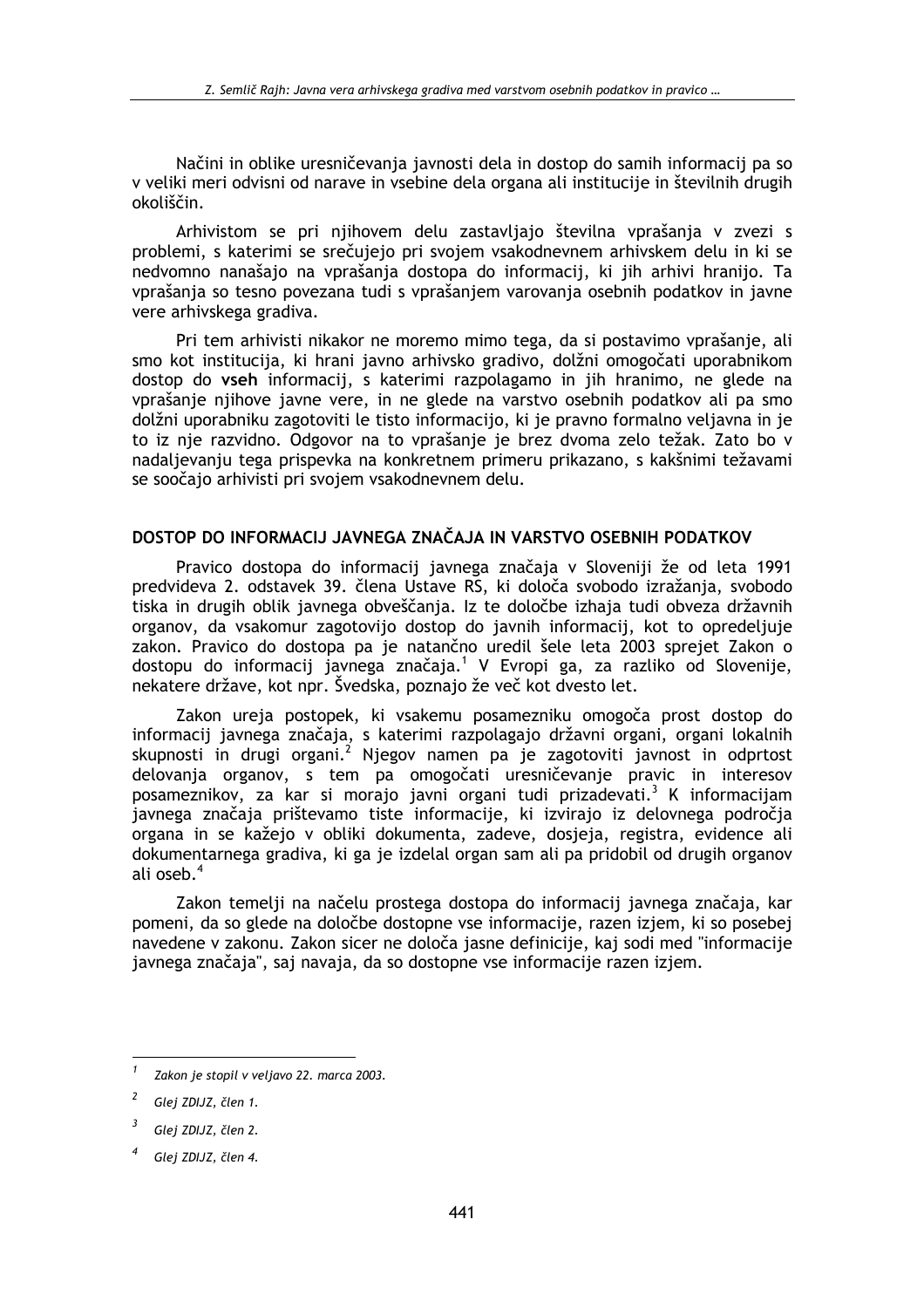Tako najdemo med izjemami pod peto točko 6. člena tudi "podatek, ki se nahaja v javnem arhivskem gradivu, ki je skladno z zakonom, ki ureja arhivsko gradivo in arhive, opredelien kot zaupen."

Ravnanie z javnim arhivskim gradivom, ki ob svojem nastanku ni bilo namenjeno javnosti<sup>5</sup> ureja 41. člen Zakona o arhivskem gradivu in arhivih), ki določa, da to gradivo postane dostopno za uporabo 30 let po nastanku. V nadaljevanju isti člen določa, da postane dostopno 40 let po svojem nastanku tisto gradivo, ki vsebuje podatke, ki se nanašajo na obrambne in mednarodne zadeve, zadeve s področja nacionalne varnosti, vključno z vzdrževanjem reda in miru, ter na ekonomske interese države in katerih odkritje bi lahko povzročilo škodo. Izročitelj javnega arhivskega gradiva pa je gradivo dolžan označiti z ustreznimi roki nedostopnosti.

Roke nedostopnosti javnega arhivskega gradiva, ki jih določa zakon<sup>6</sup> pa je možno pod določenimi pogoji izjemoma skrajšati<sup>7</sup> ali pa na zahtevo javnopravne osebe, ki je izročila javno arhivsko gradivo, izjemoma podaljšati<sup>8</sup>, vendar ne več kot  $10$  let

Zakon določa, da se roki nedostopnosti javnega arhivskega gradiva, ki jih določa 41. člen, nanašajo na gradivo nastalo po letu 1991.<sup>9</sup> Brez omejitev, razen podatkov, določenih v tretjem odstavku 41. člena, pa je dostopno arhivsko gradivo bivših družbenopolitičnih organizacij (Zveza komunistov Slovenije, Socialistična zveza delovnega ljudstva, Zveza sindikatov Slovenije, Zveza socialistične mladine Sloveniie).<sup>10</sup> Prav tako so nične vse vrste in stopnje zaupnosti, označene na dokumentih nastalih v organih in drugih organizacijah bivše SFRJ.<sup>11</sup>

Zakon o arhivskem gradivu in arhivih pa sicer eksplicitno ne določa, katero gradivo naj bi bilo tisto, ki ob svojem nastanku ni bilo namenjeno javnosti.

Zakon o dostopu do informacij javnega značaja pa v 45. členu določa, da z niegovo uveliavitvijo preneha veljati prvi odstavek 38. člena<sup>12</sup> in prvi odstavek 40. člena<sup>13</sup> Zakona o arhivskem gradivu in arhivih.

Pri tem pa gre za določilo, s katerim se arhivska stroka nikakor ne more striniati, sai smo poleg zakona o dostopu do javnih informacii zavezani tudi k upoštevanju Zakona o varstvu osebnih podatkov. Razen tega, pa bi nespoštovanje 38. člena ZAGA vneslo v arhivsko teorijo in prakso velik nered in kaos v poslovanje

 $\overline{5}$ Beri: zaupno javno gradivo.

<sup>6</sup> Glej ZAGA, člen 41.

Glej ZAGA, člen 42. Rok je možno skrajšati, če je uporaba javnega gradiva neobhodno potrebna za dosego predvidenega znanstvenega cilja in če javni interesi prevladujejo nad interesi, ki jih je potrebno varovati.

<sup>8</sup> Glej ZAGA, člen 43.

 $\overline{g}$ Glei ZAGA, člen 65.

<sup>10</sup> Glej ZAGA, člen 66.

<sup>&</sup>lt;sup>11</sup> Glei ZAGA, člen 67.

<sup>&</sup>lt;sup>12</sup> Prvi odstavek 38. člena ZAGA določa, da se javno arhivsko gradivo v arhivih lahko uporablja v znanstvenoraziskovalne, kulturne in publicistične namene, za predstavitev arhivskega gradiva in za izobraževanje. Pravne in fizične osebe pa lahko poleg teh namenov uporabljajo javno arhivsko gradivo, če izkažejo pravni interes.

<sup>&</sup>lt;sup>13</sup> Prvi odstavek 40. člena ZAGA določa, da se javno arhivsko gradivo uporablja v dovoljene namene na podlagi prijave uporabe upravičenca arhivu.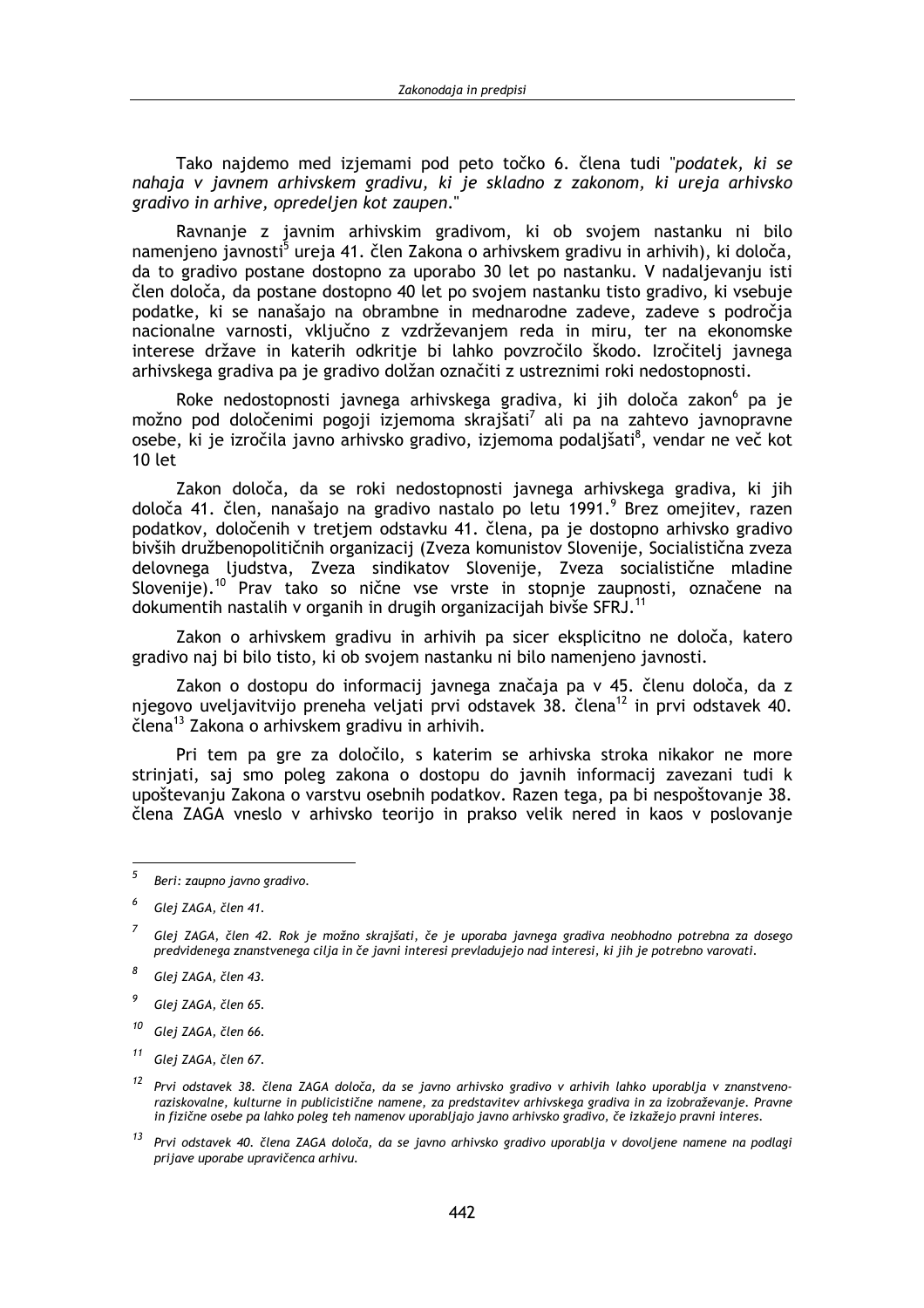arhivov v tistem delu dejavnosti, v kateri se zagotavljajo usluge uporabnikov v namene zadovolievania pravnih interesov.

Tudi koncept varstva osebni podatkov v Republiki Sloveniji izhaja iz Ustave Republike Slovenije, natančneje njenega 38. člena. Ta določa, da mora zbiranje, obdelovanje, namen uporabe, nadzor in varstvo tajnih podatkov določati poseben zakon, poleg tega pa mora biti varovanje osebnih podatkov urejeno tudi v posameznih področnih zakonih. Prav tako pa Ustava Republike Slovenije v svojem 38. členu prepoveduje uporabo osebnih podatkov v nasprotju z namenom njihovega zbiranja in daje vsakomur pravico, da se seznani z zbranimi osebnimi podatki, ki se nanašajo nanj, ter pravico do sodnega varstva ob njihovi zlorabi.

Temeljni zakon, ki ureja varstvo osebnih podatkov je Zakon o varstvu osebnih podatkov. Kot sistemski zakon določa le splošna pravila, obveznosti in ukrepe, s katerimi preprečujemo nezakonite in neupravičene posege v zasebnost posameznika pri obdelavi osebnih podatkov.

Vrste osebnih podatkov, način zbiranja, čas shranjevanja, varstvo tajnosti osebnih podatkov ter morebitne omejitve pravic posameznika pa morajo jasno določiti zakoni, ki urejajo posamezna področja.

Zakon o varstvu osebnih podatkov definira "osebni podatek"<sup>14</sup> kot katerikoli podatek, ki se nanaša na posameznika, ne glede na obliko, v kateri je izražen. Osebni podatki pa se najpogosteje vodijo v raznih zbirkah podatkov, arhivih, ali pa so sestavni del različnih upravnih, kazenskih in drugih postopkov.

Ko osebne podatke zbiramo in uporabliamo za namene vodenja raznih postopkov, je potrebno upoštevati določbe procesnih zakonov ter določbe zakonov, ki urejajo posamezna področja, saj se lahko pojavljajo razlike med posameznimi določili.

Po Zakonu o dostopu do informacij javnega značaja je omogočen dostop do vseh informacij, razen tistih, ki so določene kot izjeme.<sup>15</sup> Tako se lahko zavrne dostop tudi v primeru, če se zahteva nanaša na osebni podatek, katerega razkritje bi pomenilo kršitev varstva osebnih podatkov v skladu za zakonom o varstvu osebnih podatkov.

Če bi posredovane informacije lahko kršile varstvo osebnih podatkov, je potrebno ločiti posredovanje podatkov, ki izvirajo oziroma so sestavni del zbirk podatkov, od posredovanja osebnih podatkov, ki so sestavni del nekega postopka. Ne glede na to, kje se osebni podatki nahajajo, pa jih je, glede na določbe Zakona o varovanju osebnih podatkov, dovoljeno posredovati na način in v obliki, ki ne omogoča identifikacije posameznika.

Za varstvo in za dostop do osebnih podatkov, ki so že postali del javnega arhivskega gradiva pa velja, da se lahko posredujejo javnosti v skladu z Zakonom o arhivskem gradivu in arhivih. 41. člen zakona določa, da postane javno arhivsko gradivo, ki vsebuje podatke o zasebnosti posameznika, dostopno za uporabo 75 let po svojem nastanku oziroma 10 let po smrti osebe, na katero se nanaša, če je datum

<sup>&</sup>lt;sup>14</sup> Glej ZVOP, člen 6.

 $15$  Glej op.5.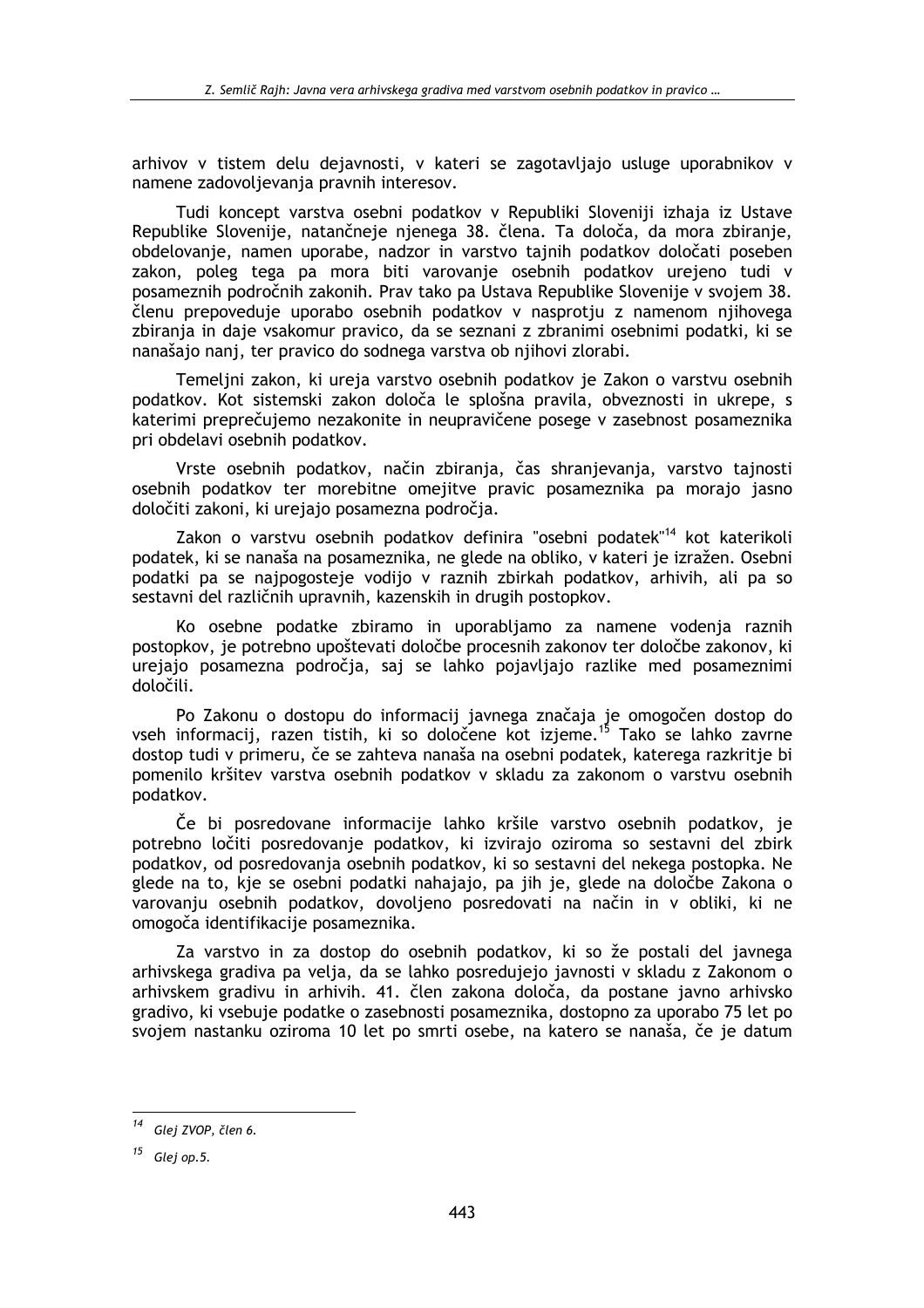smrti znan in v kolikor ni z drugimi predpisi določeno drugače. Pod določenimi pogoji pa je na predlog uporabnika možno izjemoma ta rok tudi skrajšati.<sup>16</sup>

### JAVNA VERA ARHIVSKEGA GRADIVA

Med najzahtevnejše zakonitosti obravnavanja informacij, ki imajo arhivsko vrednost, lahko prištevamo javno vero arhivskega gradiva oziroma informacij, ki jih hranijo arhivi. V preteklosti je bilo razvitih nekaj načel, temeljno pa je vsekakor načelo provenience oz. prvotnega izvora. Arhivisti morajo torej pri svojem delu upoštevati izvor celote in prvotno notranjo ureditev fonda oz. arhivskega gradiva.<sup>17</sup> Izvor celote in prvotna ureditev pa sta seveda med seboj povezana, saj brez celote prvotna ureditev ni možna.

Pomembna elementa zagotavljanja javne vere predstavljata tudi originalnost in avtentičnost dokumenta. Gre za dve kategoriji, ki dopolnjujeta druga drugo. M. Novak navaia, da iavna vera ni absolutna kategorija, temveč je odvisna od mnogih dejavnikov. Na drugi strani pa sta avtentičnost in originalnost dokumentov absolutni kategoriji, zato je lahko razmerje med javno vero, avtentičnostjo in originalnostjo sledeče: a) javna vera temelji na avtentičnosti in originalnosti dokumentov; b) javna vera temelji na avtentičnosti, originalnost pa pri tem ni pomembna; c) javna vera temelji na originalnosti, ki vključuje elemente avtentičnosti; d) avtentičnost in originalnost nista bistvena elementa javne vere (Novak, 2000).

Klasično arhivsko gradivo je nastajalo in še danes nastaja v poslovnih procesih, na podlagi katerih je zagotovljena osnova javne vere dokumentov. Javna vera je v neki končni fazi zagotovljena s podpisom in pečatom ustvarjalca ali odgovorne osebe, delovodno številko itd.

ISO 15489 Information and Documentation - Records management standard ima za verodostojen dokument tistega, za katerega lahko dokažemo, a) da je to, kar dozdevno ie: b) da je bil ustvarien ali poslan s strani osebe, za katero domnevamo, da ga je ustvarila ali poslala, in c) da je bil ustvarjen ali poslan v nekem določenem času.

Standard ne opredeljuje ključnih značilnosti verodostojnosti, vendar smatra princip provenience za enega izmed pomembnejših principov. To je razvidno tudi iz definicije zanesljivosti in neokrnjenosti. Nemogoče je tudi trditi, da je dokument ustvarila oseba ali organizacija, kot je pomen dokumenta, razen če obstaja očitna povezava med značilnostmi zanesljivosti in neokrnjenosti, ki podpirajo to povezavo.

Elemente javne vere, ki so se skozi čas spreminjali, lahko razdelimo na notranje in zunanje elemente. Pri tem mislimo na pergament, papir, pečate, pisavo, oblikovne značilnosti, vprašanje vsebine itd.

<sup>16</sup> Glej ZAGA, člen 42.

Jože Žontar in Sergej Vilfan sta leta 1973 v svojem delu Arhivistika, načelo provenience utemeljevala z: "...za najdbo gradiva je glavna in najbolj zanesljiva pot njegov izvor..."; "... za razumevanje je pomembna prvotna zveza v kateri je nastal določen dokument..."; "... ohranitev izvirnih celot je pogoj za ohranitev prvotne ureditve in vsi razlogi, ki govore za njeno ohranitev, posredno govore tudi za načelo provenience...".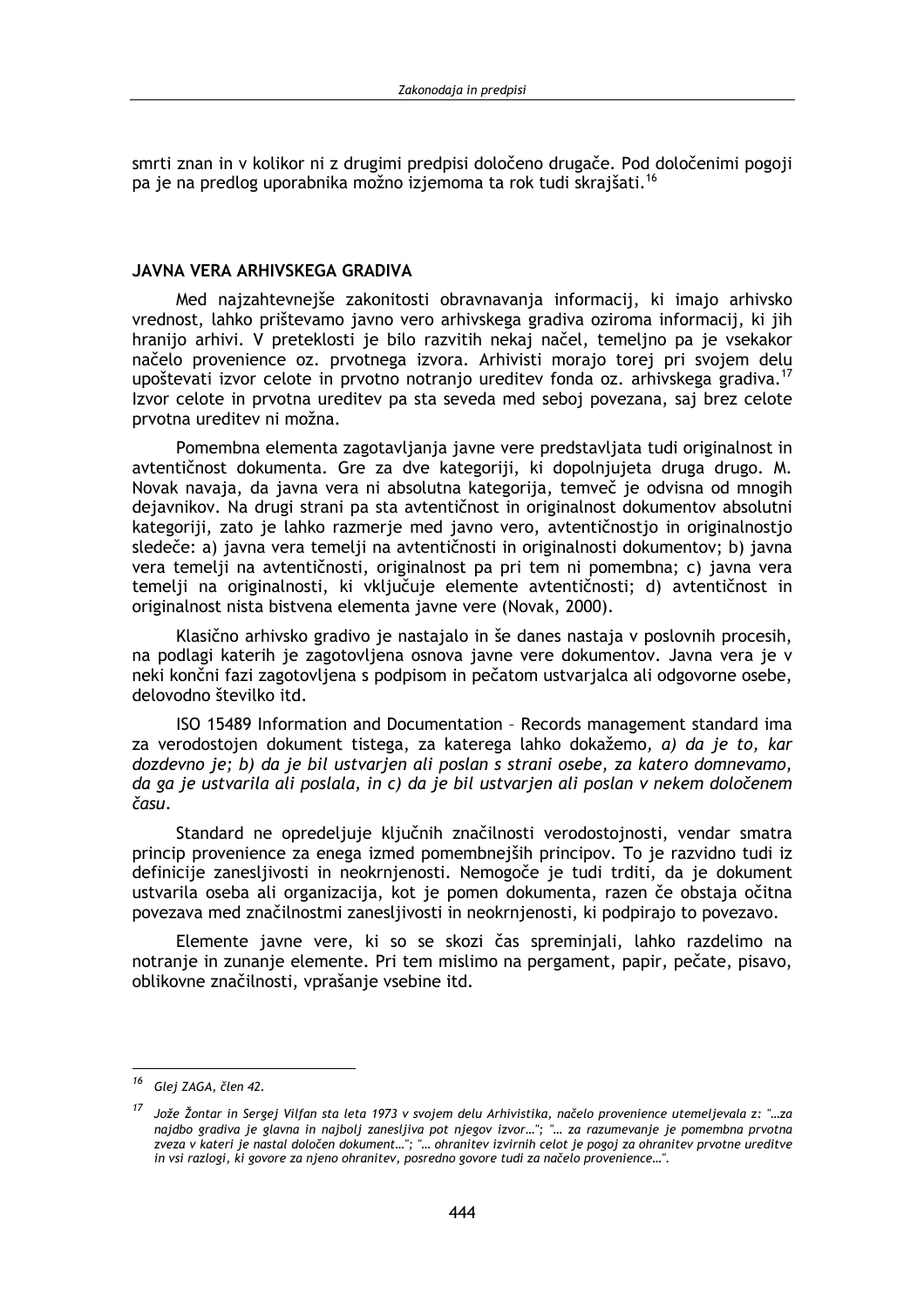Glede na to, da predstavliajo arhivske informacije unikate in glede na relevantnost informacii, ki jih hranijo arhivi je zagotavljanje javne vere arhivskih informacii pomemben dejavnik ohranjanja in varovanja arhivskega gradiva.

### **PRAKSA IN PROBLEMI**

V arhivski praksi pa se zadnijh nekaj let srečujemo z mnogimi problemi, ki so povezani z zakonom o dostopu do informacij javnega značaja, zakonom o varstvu osebnih podatkov in vprašanjem javne vere oziroma verodostojnosti arhivskega gradiva, ki ga hranimo v svojih depojih.

Zato si bomo v nadaljevanju prispevka pogledali dva konkretna primera, ki nam nakazujeta probleme, s katerimi se srečujemo pri svojem vsakodnevnem delu.<sup>18</sup>

Primer 1: V arhivu se oglasi stranka Ž. F. in odda vlogo, v kateri navede, da želi imeti kopijo gradbenega dovoljenja stanovanjske hiše na parceli št. 230, k.o. Studenci.

V praksi bi torej na podlagi zakona o dostopu do informacij javnega značaja morali omogočiti dostop do informacije vsakemu zainteresiranemu posamezniku, razen seveda v primeru izjem, ki jih določa 6. člen ZDIJZ, se pravi da bi gospodu Ž. morali glede na zakon posredovati želeno informacijo. Ker pa zakon, na podlagi katerega delamo arhivi<sup>19</sup> v svojem prvem odstavku 38. člena določa, da morajo uporabniki izkazati pravni interes, smo dolžni gospoda Ž. povprašati, kakšen je njegov interes. Ker se izkaže, da gre za gradbeno dovoljenje za hišo njegovega soseda, ne za njegovo, in da ne gre za posredovanje informacije, potrebne za nek upravni, kazenski ali drug postopek, mu želene informacije ne moremo posredovati, ker ni izkazal pravnega interesa.

Primer, ki ga bom navedla v nadaljevanju pa je pravzaprav tisti, ki je vzpodbudil nastanek tega prispevka oziroma razmišljanje o tem, kaj je naloga oziroma dolžnost arhivov, ki hranimo javno arhivsko gradivo in kje je tista meja, ko arhiv ni več dolžan odločati o tem, ali ima neko gradivo pravno veljavo.

Primer 2: V arhivu se oglasi stranka M. F. in odda vlogo, v kateri prosi, da preverimo, ali se oseba A. B. nahaja na seznamu članov Kultubunda, ki ga hranimo v našem arhivu.

Delavka, ki pokriva področie v katerega spada omenieno gradivo, je nemudoma pristopila k reševanju vloge. V seznamih članov Kulturbunda, ki so sestavni del fonda Mestni odbor OF Maribor 1945-1946, je našla vpis pod imenom osebe A. B. Pri tem je stranki napisala odgovor, v katerem je bilo navedeno, da je glede na podatke, ki jih hrani arhiv, oseba A. B. vpisana na seznam članov Kulturbunda, pri čemer je bilo izrecno navedeno, da gre za sekundarno gradivo, ki je nastalo po letu 1945 in je bilo sprejeto v arhiv v okviru fonda mestni odbor OF Maribor 1945-1946.

Stranka je po nekaj dneh ponovno prišla v arhiv in zahtevala, da izdamo potrdilo, da kopija, ki smo jo izdelali ni verodostojna, saj na listu ni bilo ne pečata, ne avtorja seznama in ne izrecnega napisa, da gre za seznam članov Kulturbunda, kar po njenem potrjuje, da oseba A. B. ni bila članica te organizacije. Kaj sedaj?

 $18$  Vsa imena in številke, ki se navajajo v primerih so izmišljena in se ne nanašajo na določene osebe.

 $19$  Beri Zakon o arhivskem gradivu in arhivih.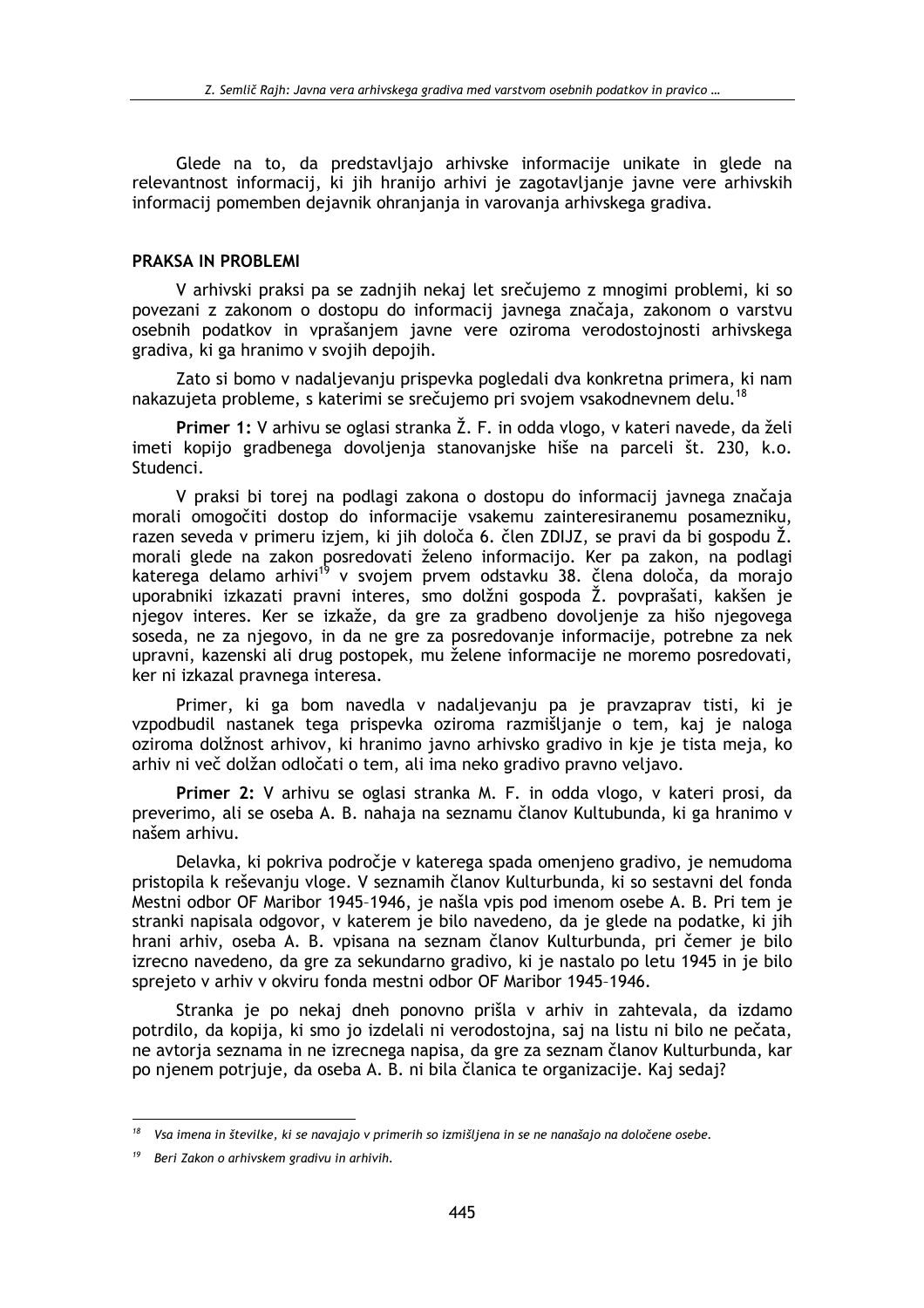Najprej je potrebno povedati, da v našem odgovoru kot prvo nismo trdili, da je bila oseba A. B. članica organizacije Kulturbund, temveč smo le navedli, da smo imenovano našli na seznamu članov. Prav tako, smo v našem odgovoru navedli, da gre za sekundarno gradivo, nastalo po letu 1945, ki je bilo v naš arhiv prevzeto v sklopu celote fonda mestni odbor OF Maribor.

Seznami članov Kulturbunda so bili prevzeti v okviru fonda Mestni odbor OF Maribor in v njegovem okviru tudi urejeni in popisani. Pri tem je bilo upoštevano načelo provenience oz. prvotnega izvora. Gradivo oz. seznami so se nahajali v isti tehnični enoti, na ovoju katere je bilo navedeno, da gre za sezname članov Kulturbunda. Nekateri izmed njih so imeli tudi v glavi dokumenta navedeno, da gre za sezname članov, nekateri pa so bili brez te navedbe. Po križnem pregledu seznamov je bilo ugotovljeno, da se nekatera imena pojavljajo na več seznamih, ne samo v enem izmed njih. Ko pa smo naše gradivo primerjali s seznami Kulturbunda, ki jih hrani Arhiv Republike Slovenije, smo ugotovili, da gre za istovetne sezname.

V praksi smo torej na podlagi zakona o dostopu do informacij javnega značaja stranki omogočili dostop do informacije javnega značaja, ki jo je želela pridobiti. S tem smo v arhivu opravili svojo nalogo, se pravi posredovali/zagotovili smo zahtevano informacijo. Ni pa naloga arhivov in arhivistov, da odločamo o statusu njene pravne veljave. Arhiv je na podlagi ohranjenega arhivskega gradiva posredoval avtentično informacijo v kontekstu, v katerem je bila prevzeta, se pravi v okviru neke celote po principu provenience, ki predstavlja temeljno načelo sodobne arhivske teorije in prakse.

Samo po sebi se postavlja vprašanje, ali je potemtakem gradivo, ki je bilo prevzeto v arhive dolgo pred našim časom in ki ga hranimo v naših depojih, sploh verodostojno. Na primer ena izmed računskih knjig Mestne občine Maribor nima ne pečata, ne napisa, da gre za Mestno občino Maribor, pa vendar je za nas ves čas avtentična knjiga Mestne občine Maribor, saj je iz konteksta in načela provenience razvidno, da gre za knijgo, ki spada v okvir celote Mestne občine Maribor.

Pri vsem tem se poraja veliko vprašanj, Ali smo arhivi dolžni zagotavljati dostop do vseh informacij javnega značaja ne glede na to, kakšne so te informacije (ali pričajo v korist strank ali prav nasprotno) ali samo do tistih, ki so po mnenju naših uporabnikov avtentične? Ali smo arhivi tisti, ki moramo presojati pravno veljavo informacij, pridobljenih iz našega gradiva, ali pa imamo za to specializirane institucije, npr. sodišča? Odgovori nanje pa so zelo težavni, včasih celo nemogoči.

## **ZAKLJUČEK**

Iz navedenih primerov je razvidno, da gre pri vprašanjih dostopa do informacij javnega značaja in pri varovanju osebnih podatkov za zelo občutljiva področja, ki jih je potrebno tako tudi obravnavati. Kljub temu, pa smo arhivisti v svoji praksi nekoliko preveč popustljivi, odločitve, ki jih moramo izvajati, pa večkrat puščajo grenak priokus, predvsem zaradi tega, ker stroka ni določila enakih pravil, ki bi jih v praksi upoštevali vsi arhivi in tudi zaradi tega, ker imamo arhivisti le omejene možnosti ali pravice odločati po svojem strokovnem prepričanju. Vse prevečkrat arhivi klonemo pred pritiskom dela javnosti in uporabnikov, ne da bi se zavzeli za svojo stroko in za strokovna načela, ki nam jih ta stroka predpisuje. Vendar je to edini način, da arhivistika in arhivi v družbi pridobijo ugled in postanejo to, kar so v drugih državah že zdavnaj postali: "spoštovanja vredne institucije, katerih mnenje ima svojo težo".